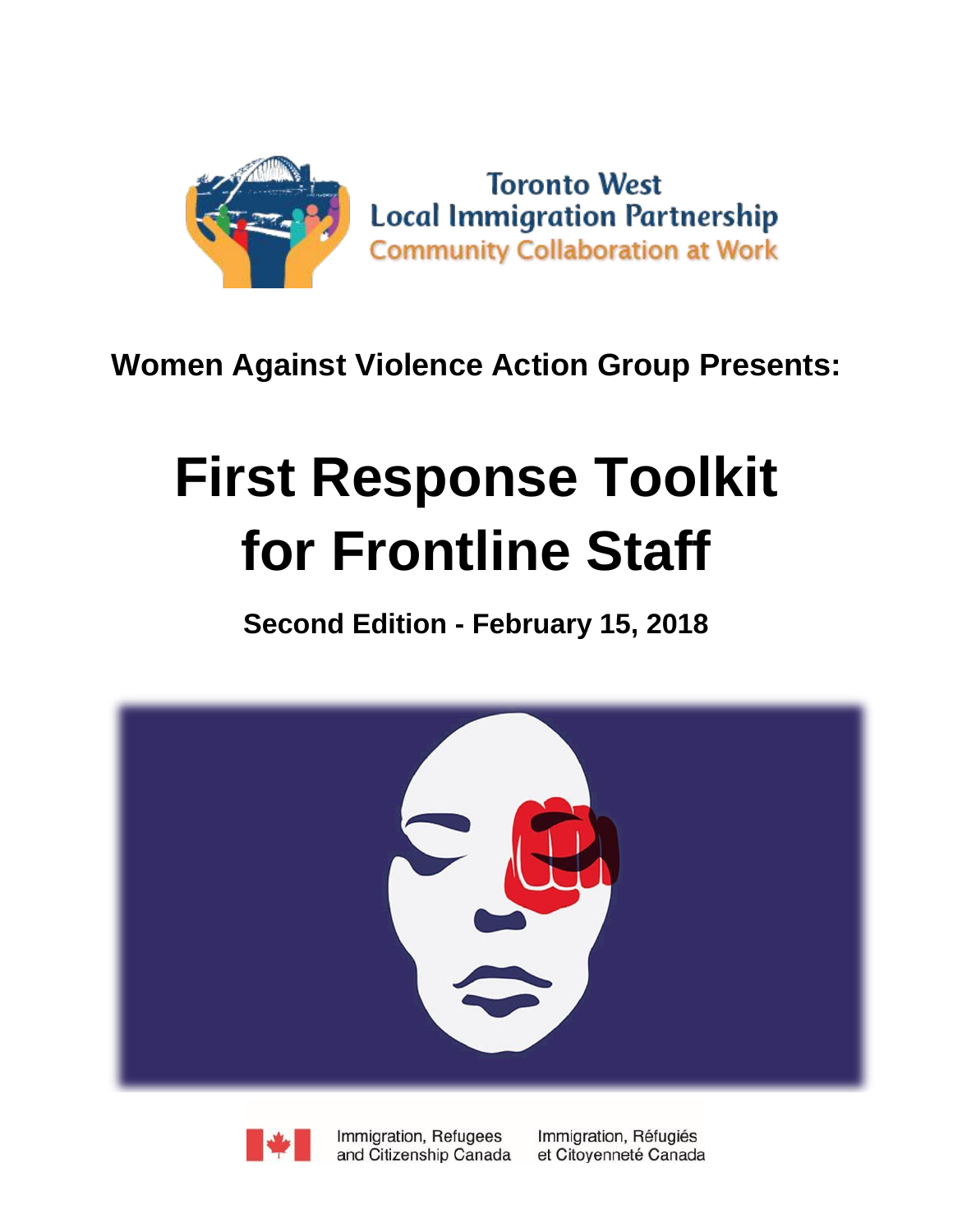# **Table of Contents**

| <b>Content</b>                                                                                                                                                                                                                                                                              | Page           |
|---------------------------------------------------------------------------------------------------------------------------------------------------------------------------------------------------------------------------------------------------------------------------------------------|----------------|
| <b>Mission Statement</b>                                                                                                                                                                                                                                                                    | 3              |
| <b>Purpose of Toolkit</b>                                                                                                                                                                                                                                                                   | 3              |
| <b>Defining Violence Against Women (VAW)</b>                                                                                                                                                                                                                                                | $\overline{4}$ |
| <b>Facts</b>                                                                                                                                                                                                                                                                                | $\overline{4}$ |
| <b>Dynamics of Abuse</b>                                                                                                                                                                                                                                                                    | 5              |
| <b>First Response Steps: Working With Women Experiencing or</b><br><b>At-Risk of Domestic Violence</b><br><b>Identifying Abuse</b><br>п<br><b>Responding to a Disclosure</b><br>п<br><b>Basic Safety Planning</b>                                                                           | $6 - 7$        |
| <b>Tools</b><br><b>Practice LIVES</b><br>٠<br><b>Signs of Immediate Risk</b><br>п<br><b>Asking about Violence</b><br>٠<br><b>Cycle of Abuse</b><br>ш<br><b>Tips for Managing the Conversation</b><br>٠<br>Sample of Violence Against Women Incident Form<br>п<br><b>Referral Chart</b><br>٠ | $8 - 12$       |
| <b>Crisis Lines &amp; Resources</b>                                                                                                                                                                                                                                                         | 13             |
| <b>Glossary of VAW Terms</b>                                                                                                                                                                                                                                                                | 14             |
| <b>Recognition and Acknowledgments</b>                                                                                                                                                                                                                                                      | 15             |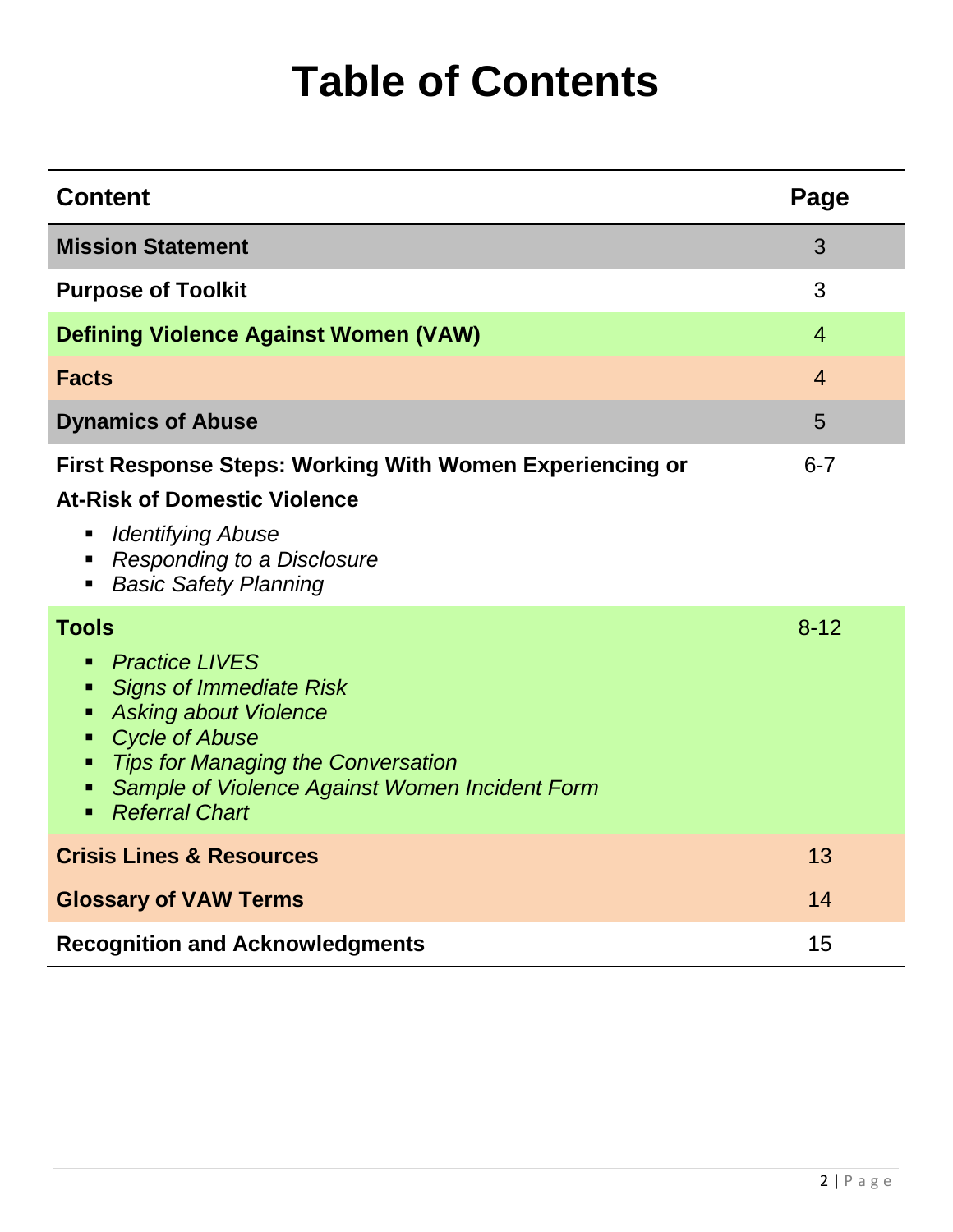## **Mission Statement**

**Women Against Violence is an Action Group of the Toronto West Local Immigration Partnership (TWLIP) that aims to promote the message that gender-based violence is everyone's issue to address. The Action Group supports local community organizations in enhancing knowledge and building capacity to address this issue.**

## **Purpose of Toolkit**

This toolkit has been prepared to help frontline staff:

- Respond to clients and situations with sensitivity
- **Increase women's safety**
- **Provide information on resources and options**
- Make effective, timely referrals to specialized services and supports
- Encourage women to take action to end the violence and begin to take steps towards positive changes in their lives.

### *Note:*

*This guide is not intended to replace an agency's own policy, service plan or referral procedure.*



*Picture Source: Amnesty International*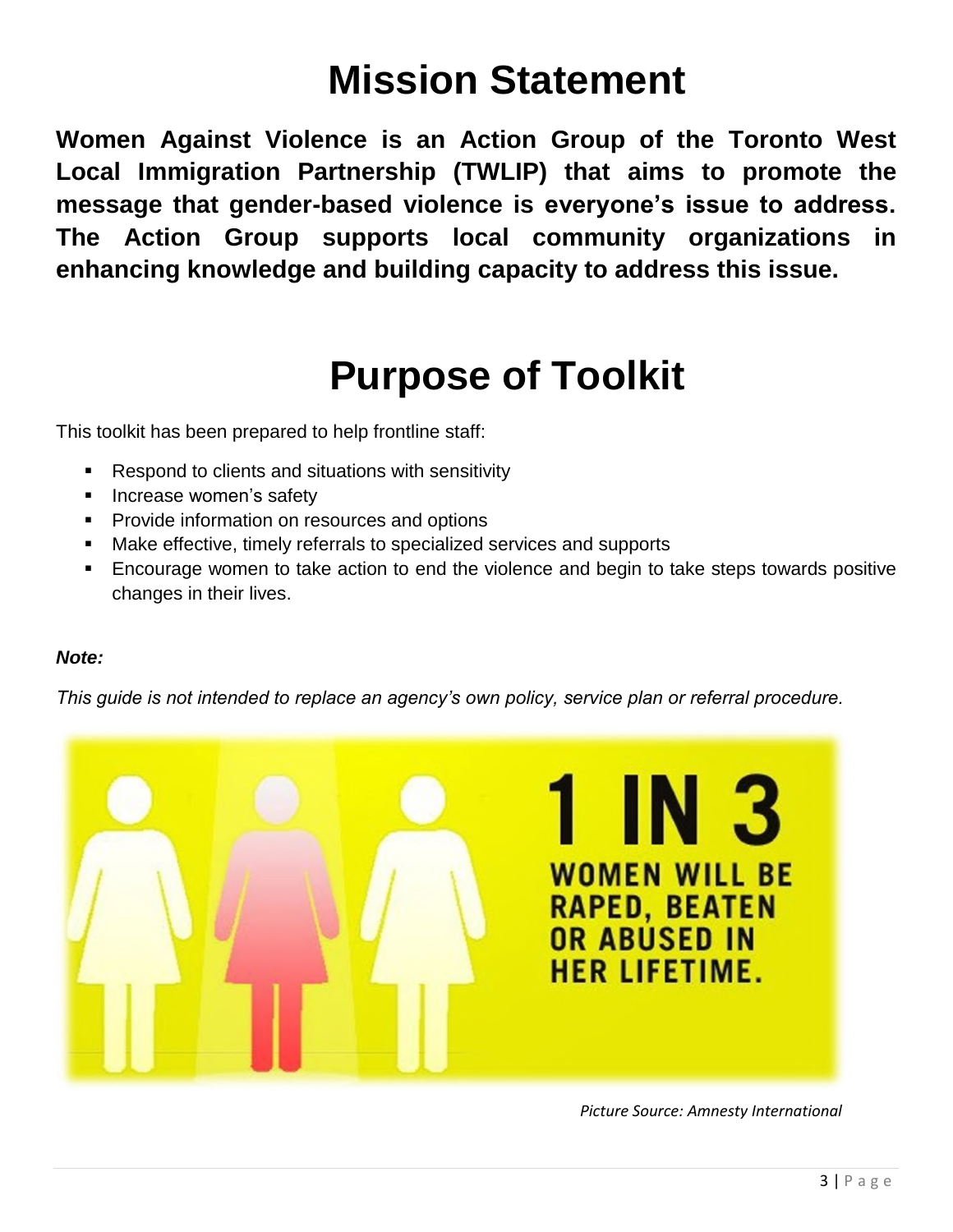# **Defining Violence Against Women**

## What is Gender-Based Violence?

**Gender-based violence (GBV) includes any form of violence that is based upon an individual's gender, gender expression or gender identity and is intended to control, humiliate or harm the individual. GBV includes various forms of violence such as domestic violence, physical violence, intimate partner violence, sexual violence, forced labour, human trafficking, femicide, cyber-violence and emotional and psychological violence (Ministry of Community and Social Services).** 

| <b>Facts</b>                                                                                                                                                                                                                                                            |                                                                                                                                                                                                                           |  |  |  |
|-------------------------------------------------------------------------------------------------------------------------------------------------------------------------------------------------------------------------------------------------------------------------|---------------------------------------------------------------------------------------------------------------------------------------------------------------------------------------------------------------------------|--|--|--|
| Indigenous women experience violence at a rate that<br>is 2.7X higher than that which is reported by non-<br>Indigenous women (Statistics Canada, 2017) and<br>report more severe forms of violence, (Statistics<br>Canada, 2013).                                      | Transgendered people are almost 2X as likely as<br>cisgendered women to experience intimate partner<br>violence (Nadine, MacGregor & MacQuarrie, 2015).                                                                   |  |  |  |
| Women with physical, mental or health related<br>limitations experienced nearly double the rates of<br>spousal violence and are over 2.5X more likely to be a<br>victim of robbery compared to women without any<br>activity limitations (General Social Survey, 2009). | Immigrant and refugee women are more vulnerable<br>to gender-based violence due to language barriers,<br>isolation from their family, precarious work and<br>uncertain legal status (Status of Women Canada,<br>$2015$ ). |  |  |  |
| Cost of violence against women is total of 1 billion<br>dollars each year, Criminal Justice (\$684 million),<br>Police (\$187 million), Counselling (\$294 million). (War<br>at home 2016)                                                                              | Women have an intimate partner homicide rate 4X<br>higher than males (Statistics Canada, 2014)                                                                                                                            |  |  |  |
|                                                                                                                                                                                                                                                                         |                                                                                                                                                                                                                           |  |  |  |
| Women are six times more likely than men to say the<br>incident was not reported out of fear of their spouse<br>(19% versus 3%) and they are almost twice as likely<br>to say they did not want anyone to find out (44%<br>versus 26%) (2009)                           | Almost 6 in 10 women with children who were<br>assaulted by spouses said their children heard or saw<br>the violent episode (59%) (Status of women, 2009)                                                                 |  |  |  |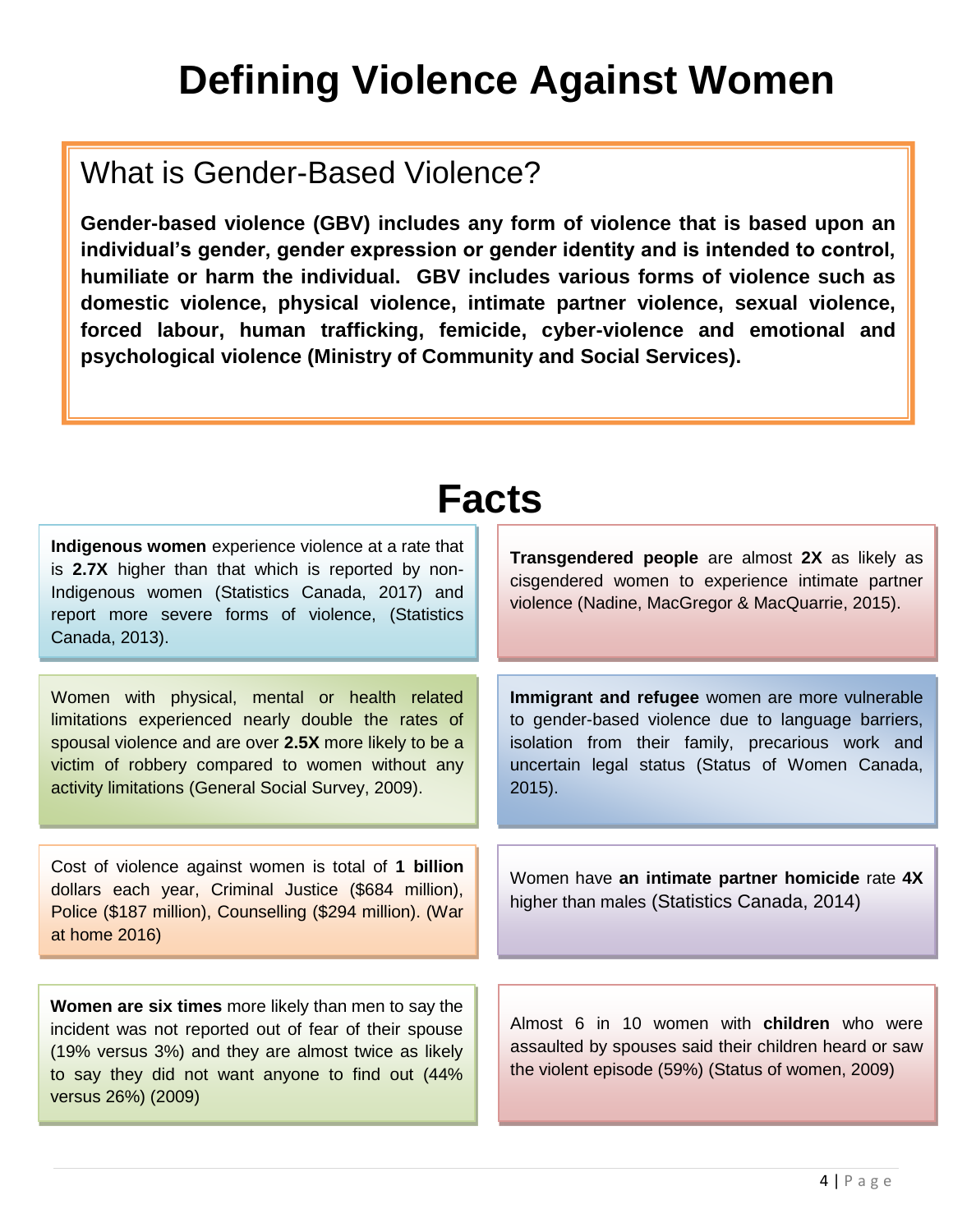# **The Dynamics of Abuse**

Violence within adult relationships involves intentional and systematic tactics of abuse which are used to establish power and maintain control over the thoughts, beliefs, and conduct of a partner. These tactics can include, but are not limited to, the examples below:



*For Additional Wheels of Relationship Dynamics, <http://www.theduluthmodel.org/training/wheels.html>*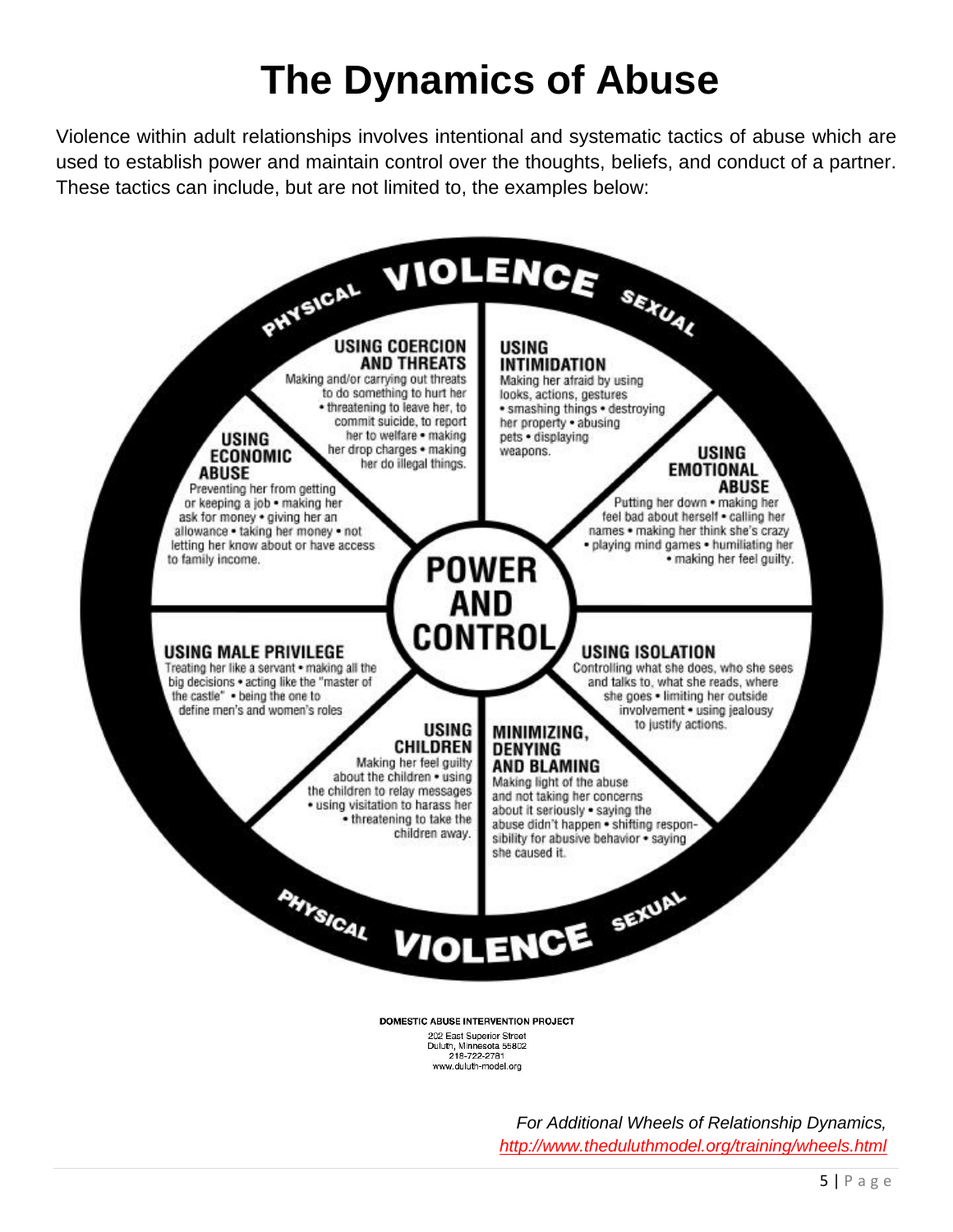# **First Response Steps**

**Please note that this is a framework with strategies to support a client through a disclosure of abuse. However, each response must be adapted to support a client's individual concerns, needs and goals.**

## **A.Identifying Abuse**

As a worker, you may suspect a woman is experiencing abuse. She may not want you to call her at home or leave messages. She may cancel meetings at the last minute or appear socially isolated, sad, afraid or withdrawn. This client may initially present to your agency asking questions about various possible outcomes and she may speak in hypotheticals. Or she may say that she is gathering information on behalf of an individual she knows who is experiencing abuse.

If you suspect that a woman you are working with may be experiencing violence or abuse, it is imperative to respond supportively and remember that she is the expert of her own experiences. She may not identify her experiences as abuse, and she may not choose to discuss the topic further.

If she should choose to identify the abuse, it is extremely important to provide her with opportunities for her to tell her own story through her own words.

#### **Here are some initial open-ended questions you could ask, to encourage her to discuss it with you:**

- (**Woman's name**), you have told me a little bit about (**abusive person/ type of relationship/abuse tactic**). Can you tell me a little about what happened the last time this occurred?
- How often does this behaviour happen? How do you feel when (**abusive person**) behaves like this?
- What type of behaviours would scare you if (**abusive person**) acted against you?
- Has (**abusive person**) ever threatened you or hurt you? Physically, emotionally, financially?
- Do you have concerns about your safety? Your children's safety?
- $\triangleright$  Are you concerned about the impact of your partner's behavior on your children?
- $\triangleright$  Do you feel safe to go home after our meeting today?

### **B.Responding to a Disclosure**

If a woman does disclose abuse, the front-line worker should keep in mind that their response must be sensitive to the client. The frontline worker should:

- $\triangleright$  Remain calm and remind the client that the abuse she is facing is not her fault.
- $\triangleright$  Listen with no judgement, validating and believing what she is saying.
- $\triangleright$  Respect how much or how little context of the abuse the client is willing to share (VAW-informed interpreters should be used whenever necessary).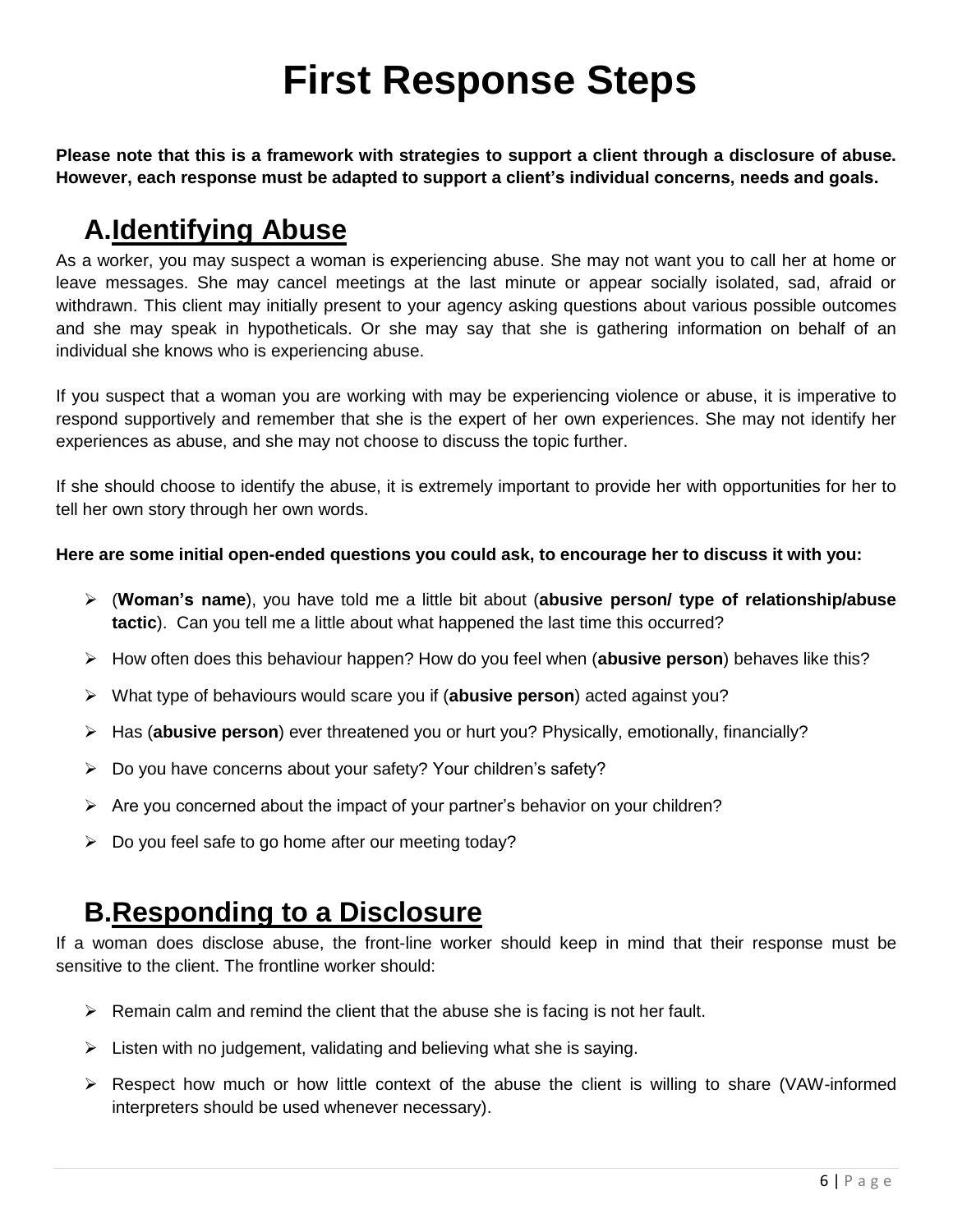- $\triangleright$  Assess and mitigate the level of risk she faces, while supporting whatever decision she chooses to keep herself safe.
- $\triangleright$  Get the woman's permission before taking action on her behalf, and respect her right to make her own choices.
- $\triangleright$  Be transparent as you explain confidentiality, along with the limitations of confidentiality when issues of child welfare arise.

## **C.Basic Safety Planning**

A **safety plan** is created in collaboration with the client that includes actions and strategies she has found effective in keeping herself safe. The plan can include new resources that she is willing to employ to increase her safety.

A safety plan can include potential action plans, a list of resources or referrals specific to her needs, or a safe escape plan, should she ever consider leaving the abusive situation. If she discloses that she is in immediate danger (i.e. of being assaulted onsite/ during the current meeting) and you as a worker are at risk as well, prioritize safety and call emergency services (911). If she has stated that she is in danger and is seeking supports, determine:

- $\triangleright$  If she has any immediate medical injuries that need to be addressed. If she consents, support her to seek out medical assistance for physical ailments. If possible, accompany her to this emergency visit.
- $\triangleright$  If she would like to call 911 to report the abusive incident and, if so, support her with that call. Advocate for any necessary language interpretation services she may need.
- $\triangleright$  If she is in need of additional counselling services or needs to connect to specialized VAW services, provide her with crisis numbers for her to call. Note: a list of available crisis resources is located on page 13 of this kit.
- $\triangleright$  If she does not feel safe to return home, brainstorm safe places that she can stay. This could include a relative, trusted friend, neighbor, VAW women's shelters, or safe community spaces such as a church.
- If she is in need of a shelter space, locate crisis shelters through [www.sheltersafe.ca](http://www.sheltersafe.ca/) and support her in calling appropriate shelter locations to complete an intake.
- $\triangleright$  Create a list of crisis supports, community resources, personal support and emergency contacts she can keep to access services. If possible, keep a copy in her client file.
- $\triangleright$  If she chooses not to access alternative housing and wishes to remain in the relationship, provide her with referrals to specialized VAW resources to create a more in-depth safety plan.
- $\triangleright$  Encourage her to keep a copy of all important documents with her or in another location for safe keeping. If possible, keep these photocopies in her client file with your agency.

### **Also ask:**

- *About her children if she has any?*
- *Ask what makes her feel safe and what makes her feel unsafe?*

*Source: Adapted from Bathurst Finch Women's Safe from Violence Initiative Community Worker First Response Protocol, May, 2014.*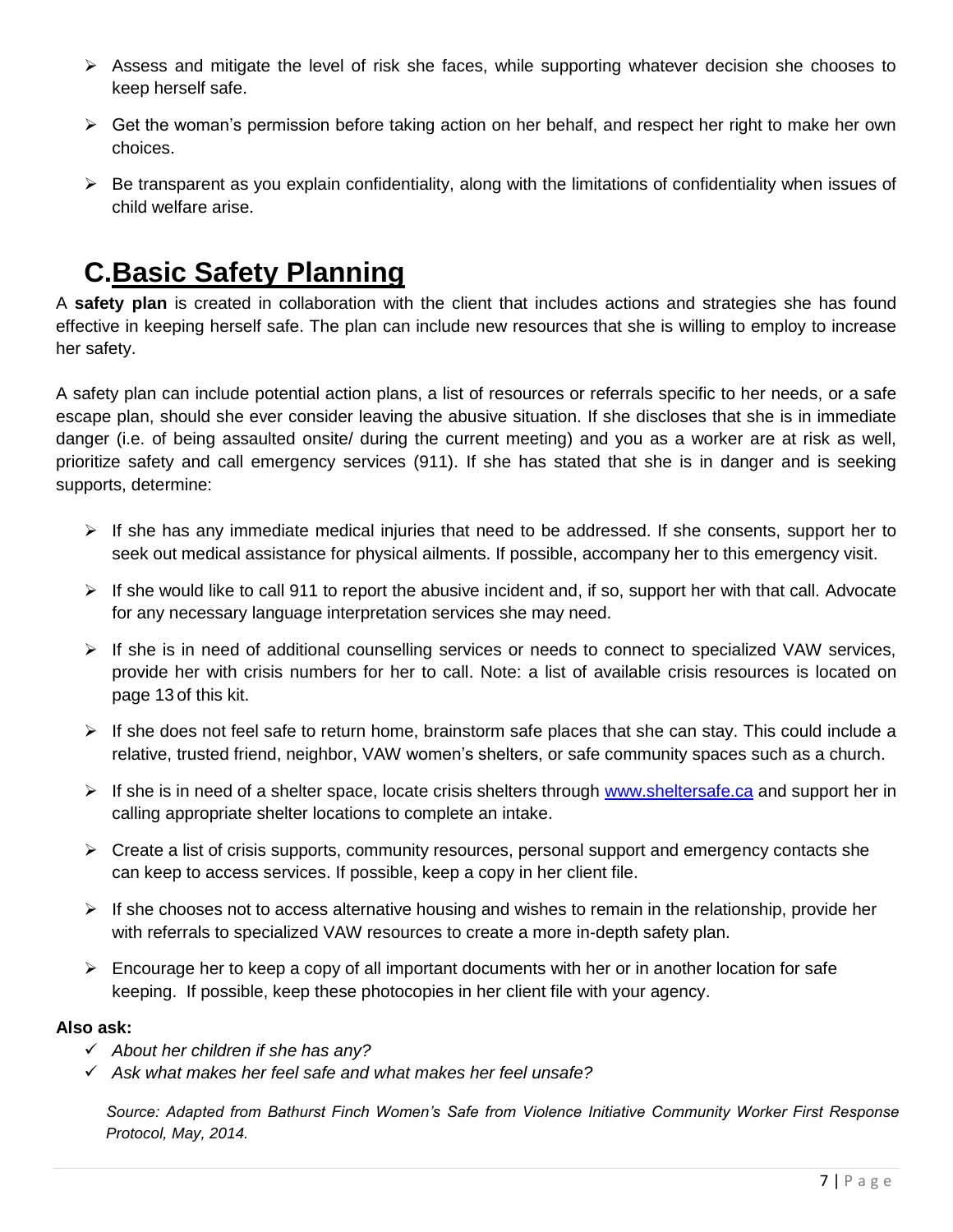# **Practice LIVES**

| <b>Listen</b>                              | Listen closely with empathy not<br>judgement                                                     |
|--------------------------------------------|--------------------------------------------------------------------------------------------------|
| <b>Inquire about needs</b><br>and concerns | Assess and respond to their needs<br>and concerns - emotional, physical,<br>social and practical |
| <b>Validate</b>                            | Show that you believe and understand<br>the client                                               |
| <b>Enhance safety</b>                      | Discuss how to protect them from<br>further harm.                                                |
| <b>Support</b>                             | Help them connect to services, social<br>support                                                 |



# **Signs of Immediate Risk:**

- Worsening Violence
- $\triangleright$  Threatened her with a weapon
- $\triangleright$  Tried to strangle her
- $\triangleright$  Beaten her when pregnant
- $\triangleright$  Constantly jealous
- "Do you believe he could kill you?"

*Source: Health care for women subjected to intimate partner violence or sexual violence (2014) pg.100. [www.who.int/reproductivehealth/publications/violence/vaw-clinical-handbook/en/index.html](http://www.who.int/reproductivehealth/publications/violence/vaw-clinical-handbook/en/index.html)*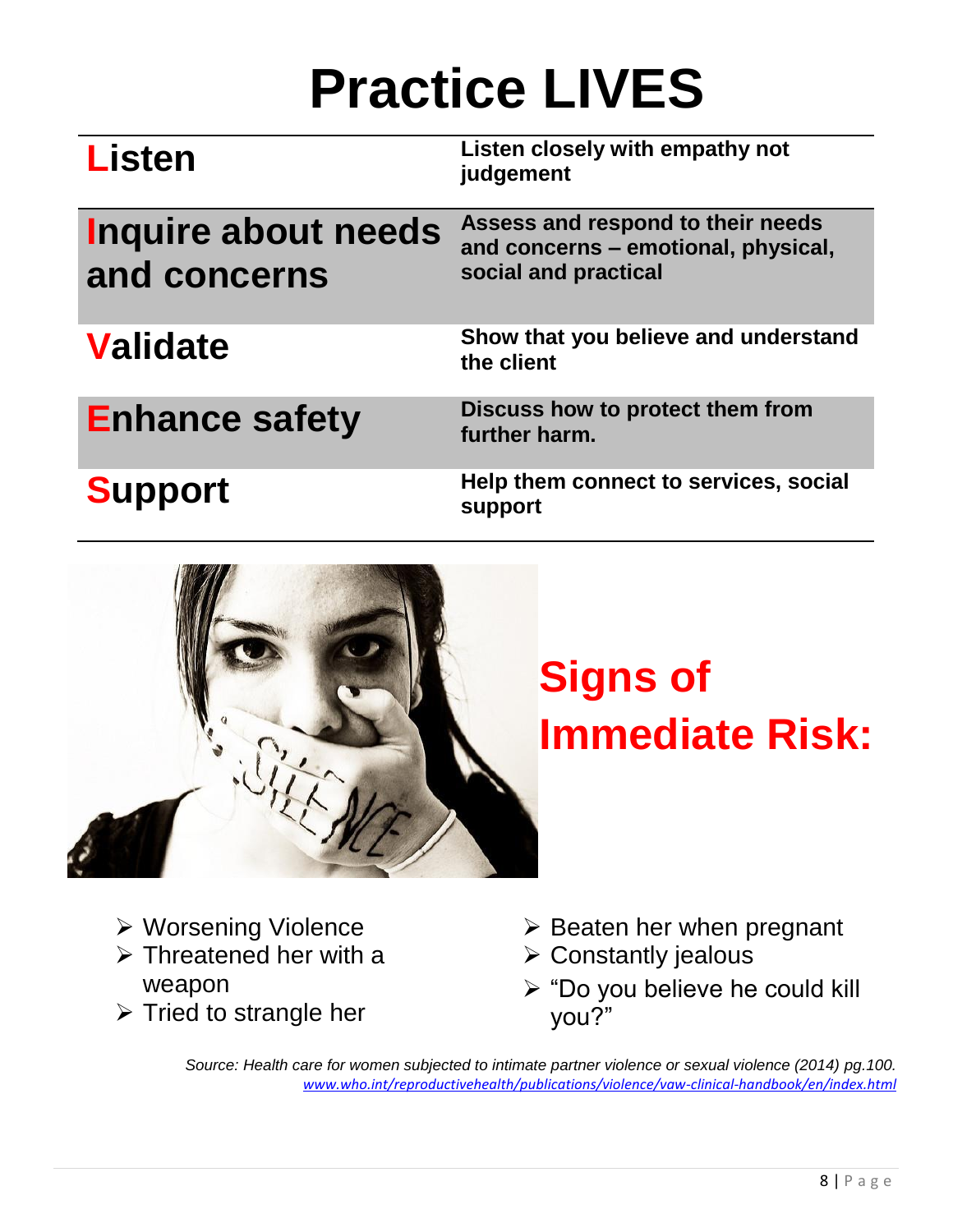# **Asking about Violence**

*You might say:* "Many women experience problems with their husband or partner, but this is not acceptable."

*You might ask:*

- $\triangleright$  Are you afraid of your partner?
- $\triangleright$  Has he or someone else at home threatened to hurt you? If so, when?
- $\triangleright$  Has he threatened to kill you?
- $\triangleright$  Does he bully you or insult you?
- $\triangleright$  Does he try to control you for example not letting you have money or leave the house?



### **Behaviours Typically Displayed By Abusive Men during the Cycle of Abuse**

### **Honeymoon**

- Apologetic
- **Respectful**
- More attentive
- Improved communication
- Helps around the house
- Promises to change
- Gives gifts and compliments

### **Tension**

- **Insults**
- **Threats**
- Sarcasm
- Jealousy
- Accusation
- Fault finding
- Controls what she does
- Sudden mood changes
- Emotionally distant

### **Explosion**

- Intimidating body language
- Will not allow her to leave
- Throws things
- Slams doors
- Silent treatment
- Physical assault
- Name calling
- Yelling & swearing

### **Tips for managing the conversation**

- Choose a private place to talk, where no one can overhear (but not a place that indicates to others why you are there).
- Assure her that you will not repeat what she says to anyone who doesn't need to know. If you are required to report her situation, explain what you must report and to whom.
- First, encourage her to talk and show that you are listening.
- Encourage her to continue talking if she wishes, but do not force her to talk. ("Do you want to say more about that?")
- Allow silences. If she cries, give her time to recover.

### *Remember: Always respect her wishes.*

*Source: Health care for women subjected to intimate partner violence or sexual violence (2014) pg 16&.89 www.who.int/reproductivehealth/publications/violence/vaw-clinical-handbook/en/index.html*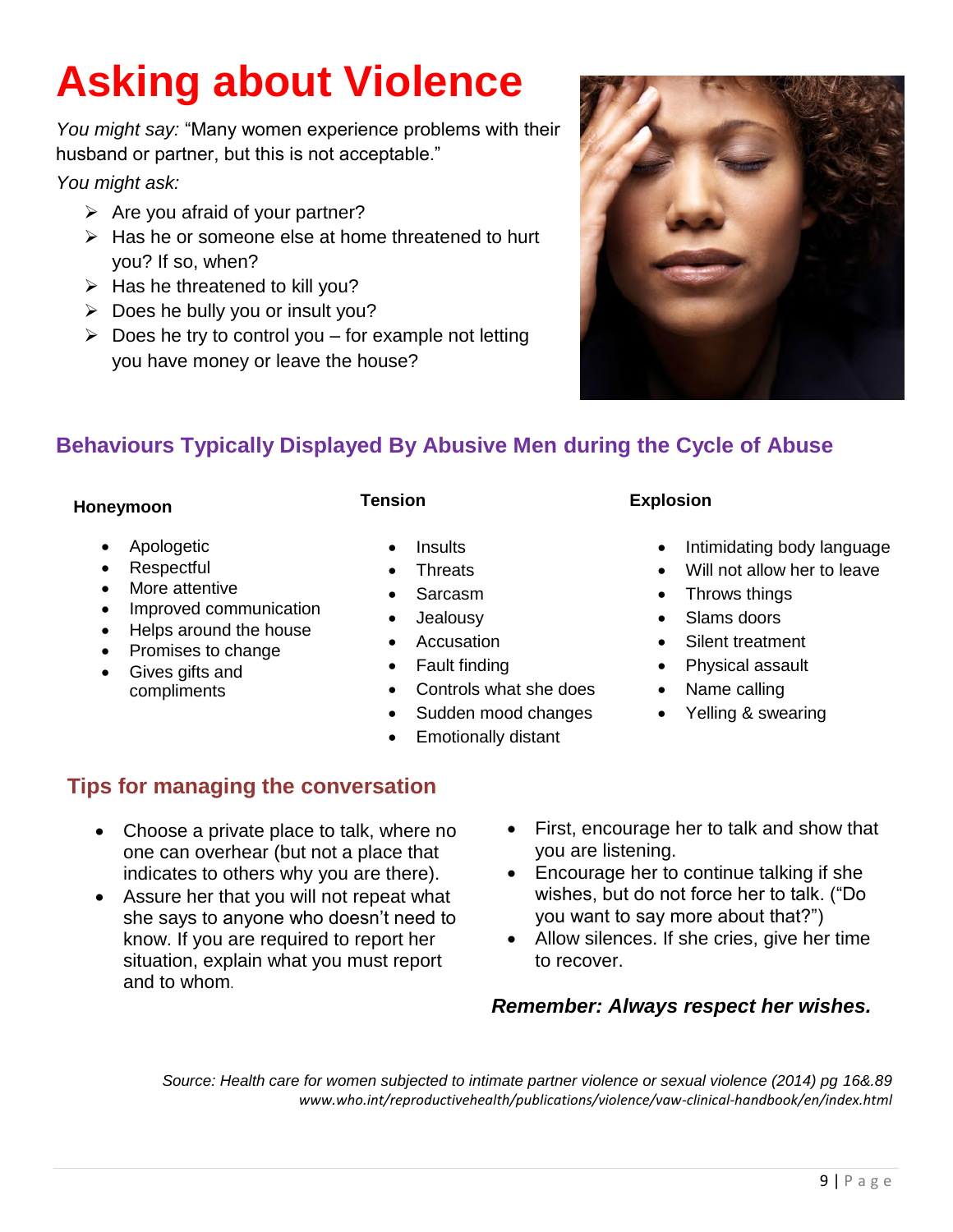## Sample of Violence Against Women Incident Form

| DATE:                                                                                                                                                                                                                                                                                                                                       |  |  |  |  |
|---------------------------------------------------------------------------------------------------------------------------------------------------------------------------------------------------------------------------------------------------------------------------------------------------------------------------------------------|--|--|--|--|
| <b>CLIENT NAME:</b>                                                                                                                                                                                                                                                                                                                         |  |  |  |  |
| <b>STAFF SERVING:</b>                                                                                                                                                                                                                                                                                                                       |  |  |  |  |
| TIME: A.M<br>D<br><b>M</b><br>Y<br>DATE AND TIME OF DISCLOSURE:          <br>P.M<br>(Record within 24 hours)                                                                                                                                                                                                                                |  |  |  |  |
| <b>TIME:</b> A.M<br>D M Y                                                                                                                                                                                                                                                                                                                   |  |  |  |  |
| DATE AND TIME OF MOST RECENT<br>$\mathbf{I} = \mathbf{I}$<br>P.M<br><b>ASSAULT:</b>                                                                                                                                                                                                                                                         |  |  |  |  |
| Is this the first report for this client? __________ if not, this is report no. _______                                                                                                                                                                                                                                                     |  |  |  |  |
|                                                                                                                                                                                                                                                                                                                                             |  |  |  |  |
| Description of disclosure, incident or suspected incident: (please use full name, do not use<br>general terms such as "her husband" or "her boyfriend") Include witnesses, where the<br>assault took place, parts of the body injured and type(s) of assault.<br>the control of the control of the control of the control of the control of |  |  |  |  |
|                                                                                                                                                                                                                                                                                                                                             |  |  |  |  |
|                                                                                                                                                                                                                                                                                                                                             |  |  |  |  |
|                                                                                                                                                                                                                                                                                                                                             |  |  |  |  |
|                                                                                                                                                                                                                                                                                                                                             |  |  |  |  |
|                                                                                                                                                                                                                                                                                                                                             |  |  |  |  |
|                                                                                                                                                                                                                                                                                                                                             |  |  |  |  |
|                                                                                                                                                                                                                                                                                                                                             |  |  |  |  |
| Actions Taken: (include referrals and follow-up information)                                                                                                                                                                                                                                                                                |  |  |  |  |
|                                                                                                                                                                                                                                                                                                                                             |  |  |  |  |
|                                                                                                                                                                                                                                                                                                                                             |  |  |  |  |
|                                                                                                                                                                                                                                                                                                                                             |  |  |  |  |
|                                                                                                                                                                                                                                                                                                                                             |  |  |  |  |
|                                                                                                                                                                                                                                                                                                                                             |  |  |  |  |
|                                                                                                                                                                                                                                                                                                                                             |  |  |  |  |
|                                                                                                                                                                                                                                                                                                                                             |  |  |  |  |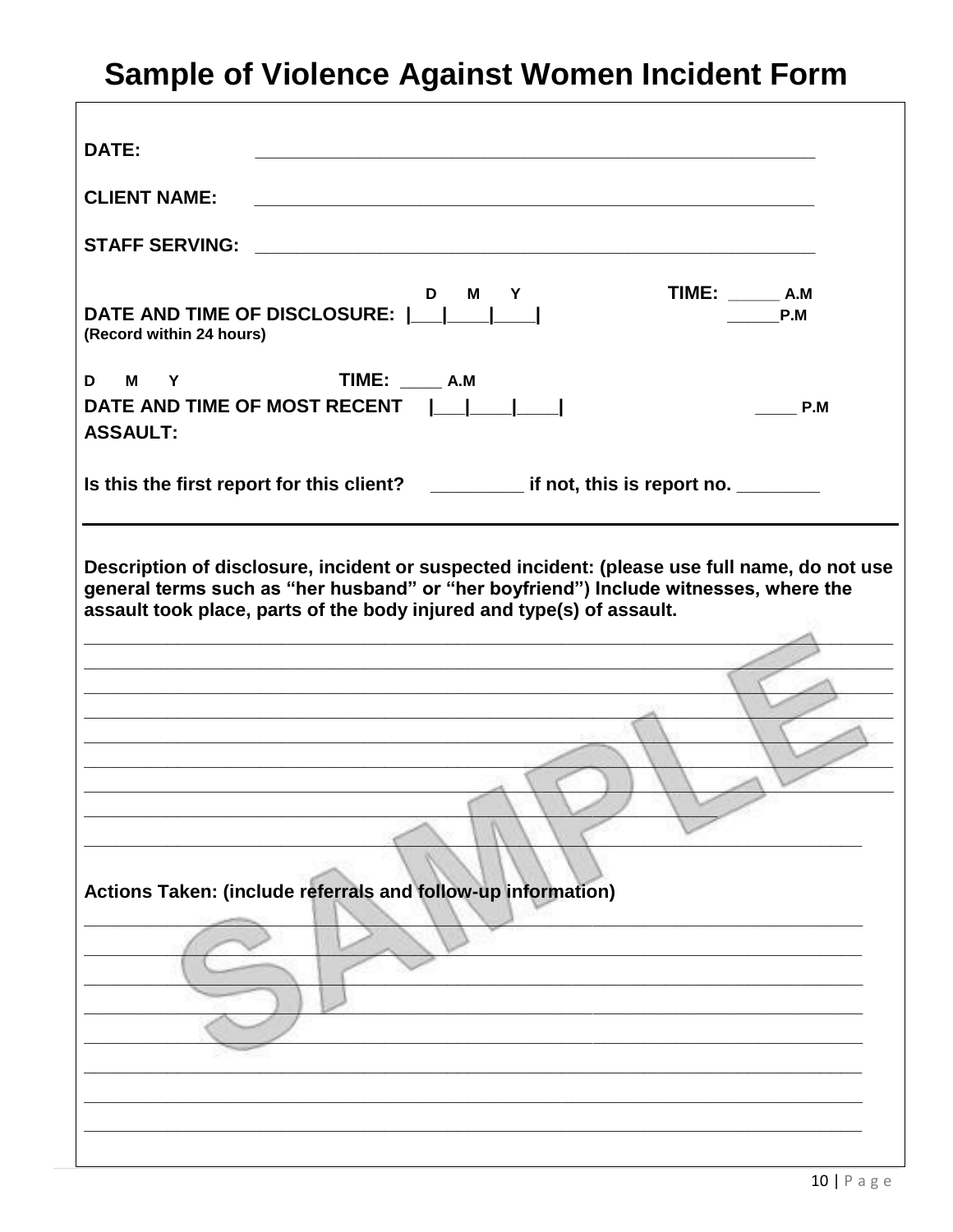| Follow up/ Resources (Check the referrals provided, with worker names):               |                                                                                                                      |                   |  |  |
|---------------------------------------------------------------------------------------|----------------------------------------------------------------------------------------------------------------------|-------------------|--|--|
| <b>Service Referred</b>                                                               | Organization                                                                                                         | <b>Staff Name</b> |  |  |
| <b>Medical Services</b><br>$($ )                                                      |                                                                                                                      |                   |  |  |
| <b>Children's Services</b>                                                            |                                                                                                                      |                   |  |  |
| <b>Police Services</b>                                                                |                                                                                                                      |                   |  |  |
| <b>Legal Services</b><br>$($ )                                                        |                                                                                                                      |                   |  |  |
| <b>Housing Services</b><br>$($ )                                                      |                                                                                                                      |                   |  |  |
| <b>Financial Services</b><br>$\left( \begin{array}{c} 1 \end{array} \right)$          |                                                                                                                      |                   |  |  |
| <b>Interpreter Services</b><br>$($ )                                                  |                                                                                                                      |                   |  |  |
| <b>Support Group</b><br>$\overline{\phantom{a}}$                                      |                                                                                                                      |                   |  |  |
| <b>Other Relevant Information:</b>                                                    | <u> 1989 - Johann Stein, mars an deutscher Stein und der Stein und der Stein und der Stein und der Stein und der</u> |                   |  |  |
|                                                                                       |                                                                                                                      |                   |  |  |
| Please note: Keep the original document in your file and send copy to your Manger and | <b>Executive Director without client's name to ensure confidentiality</b>                                            |                   |  |  |

*This samples is taken from COSTI's "Wife Assault/Woman Abuse" Protocol Prepared by Marina Morrow June 1993*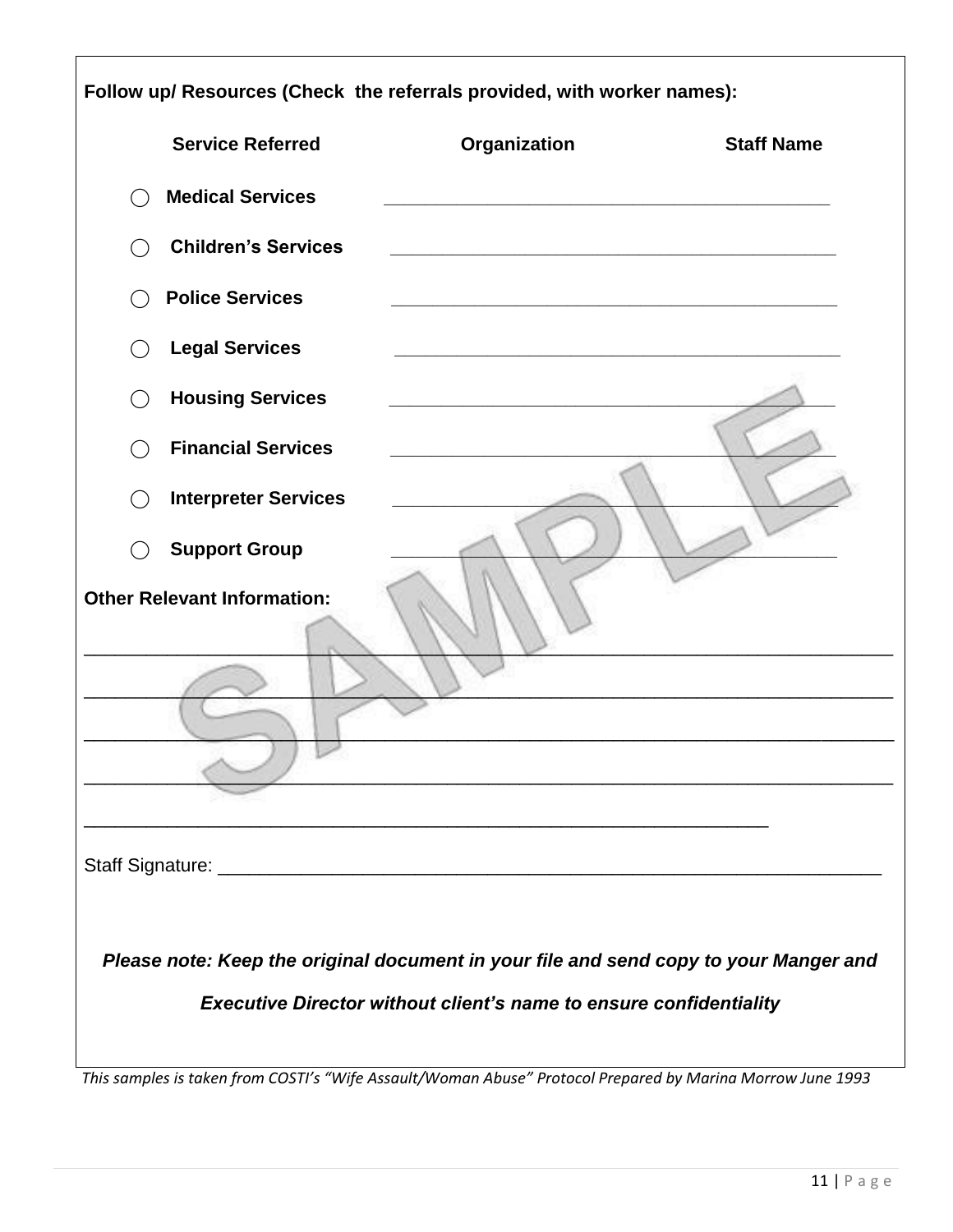# **Referral Chart**

| What to refer for            | Where/ who to<br>refer to | <b>Contact</b><br><b>Information</b> | <b>Responsibility for</b><br>follow- up |
|------------------------------|---------------------------|--------------------------------------|-----------------------------------------|
| <b>Shelter/Housing</b>       |                           |                                      |                                         |
| <b>Crisis Centre</b>         |                           |                                      |                                         |
| <b>Financial Aid</b>         |                           |                                      |                                         |
| <b>Legal Aid</b>             |                           |                                      |                                         |
| <b>Support Groups</b>        |                           |                                      |                                         |
| <b>Counselling</b>           |                           |                                      |                                         |
| <b>Mental Health</b><br>Care |                           |                                      |                                         |
| <b>Primary Care</b>          |                           |                                      |                                         |
| <b>Child Care</b>            |                           |                                      |                                         |

*Source: Health care for women subjected to intimate partner violence or sexual violence (2014) pg.32 [www.who.int/reproductivehealth/publications/violence/vaw-clinical-handbook/en/index.html](http://www.who.int/reproductivehealth/publications/violence/vaw-clinical-handbook/en/index.html)*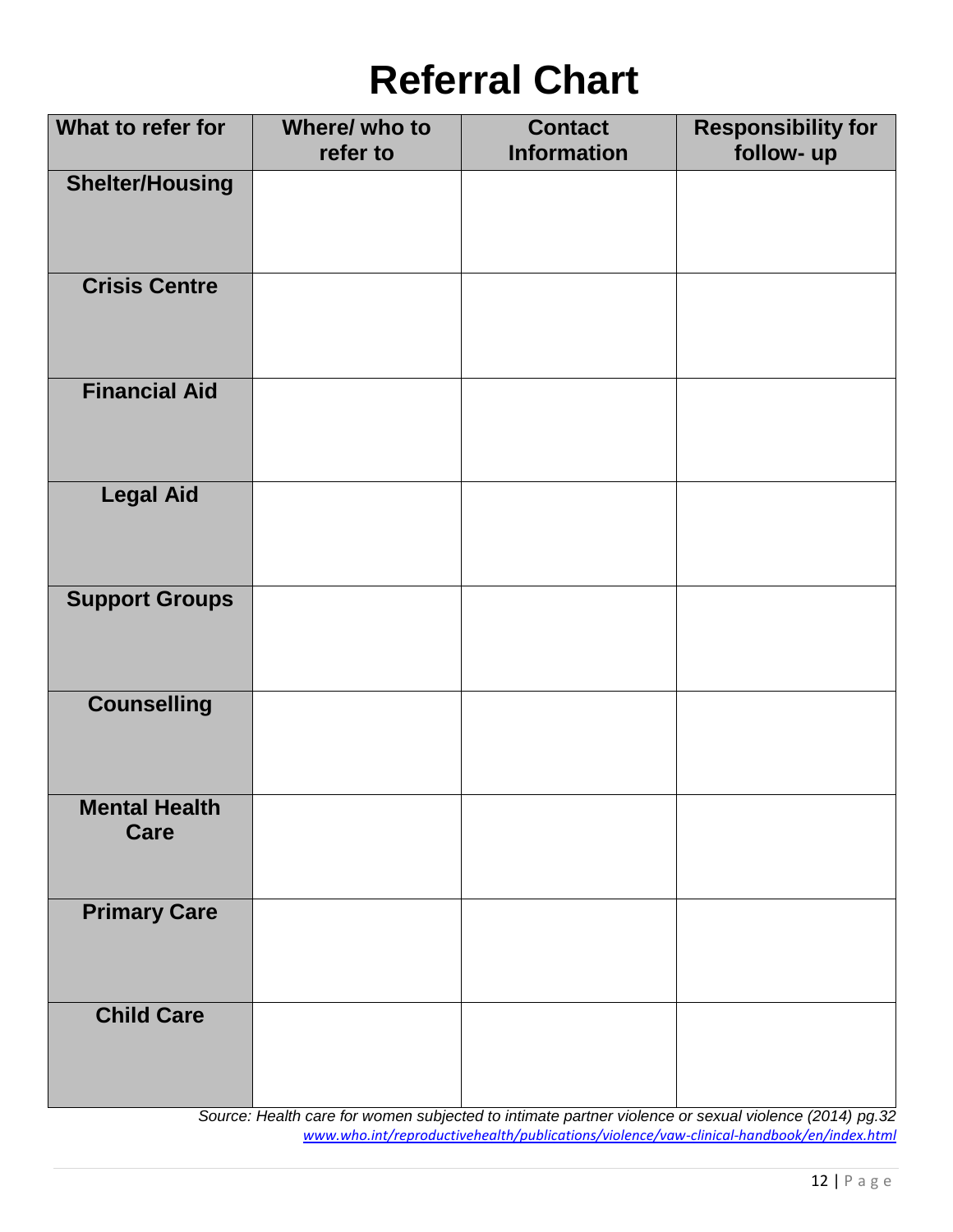# **Crisis Lines & Resources**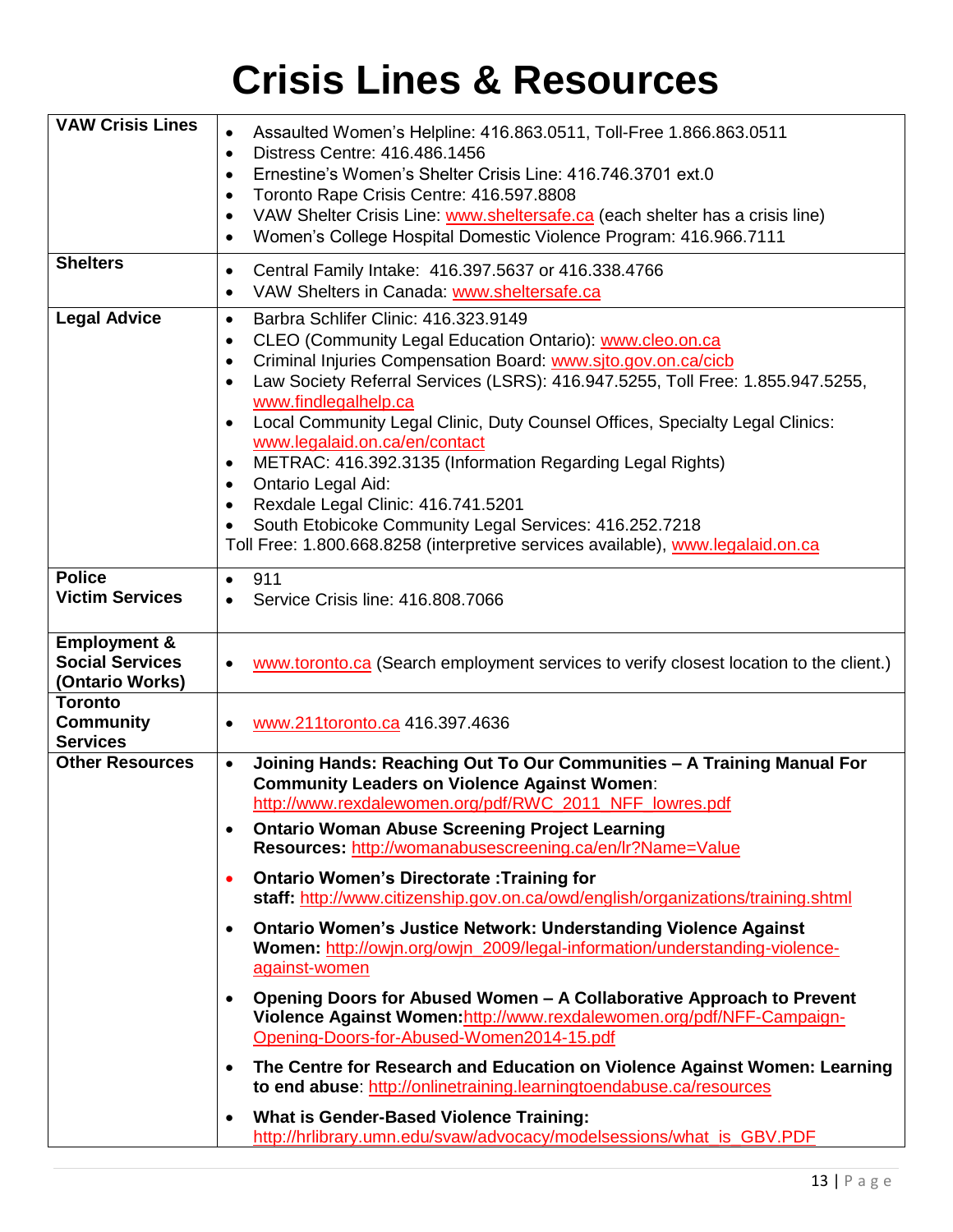# **Glossary of VAW Terms**

**Abuser/Abusive Partner** is a person who engages in a pattern of coercive, exploitative and violent tactics against an intimate partner in order to establish and maintain power, control and dominance over the partner.

**Advocacy** includes the support that domestic violence programs offer to individual women, including 24-hour crisis line, shelter, food, clothing, transportation, general, legal and medical assistance, accompaniment to court and other services, information and referrals, assistance with rent and utilities, crisis intervention, support groups, men's re-education groups and childcare and children's programming.

**Battered Woman/Domestic Violence Victim/Survivor** is someone who has experienced verbal abuse, financial abuse, physical abuse or sexual violence.

**Child Support** means money that one parent pays to the other parent to help support their children financially after a separation or divorce. It is also sometimes called "maintenance."

**Child support guidelines** are laws with rules and tables used to determine how much child support should be paid when parents separate or divorce. The Federal Child Support Guidelines are regulations under the Divorce Act and apply when parents divorce. Provincial or territorial guidelines apply when there is no divorce.

**Economic Abuse** includes, but is not limited to the withholding and/or restricting of money needed for food and/or clothing; denying the right to seek and/or maintain employment; taking personal money; denying independent access to money; and/or, excluding the victim from financial decision-making.

**Gender- Based Violence (GBV**) is the general term used to capture violence that occurs as a result of the normative role expectations associated with each gender, along with the unequal power relationships between the two genders, within the context of a specific society.

**Physical Abuse** includes bodily harm, discomfort or injury including hitting, punching, slapping, kicking, pushing, burning, biting, torture, restraining, and assault with a weapon, withholding of food and/or medical care, and/or murder.

**Psychological/Emotional Abuse** is any act that provokes fear, diminishes the woman's dignity or sense of self-worth, and/or intentionally inflicts psychological trauma as a means of exerting power and control over the woman. Psychological abuse can include criticism, degradation, humiliation, excessive possessiveness, threats (suicidal, homicidal, deportation, kidnapping children, harming family, friends and/or pets), controlling a person's daily activities, social isolation, and/or purposeful destruction of property and/or pets.

**Sexual Abuse** includes any act of forced sexual activity, sexual harassment, unwanted sexual touching, the refusal to use protection from STD's or unwanted pregnancy during sex, and forced exposure to, or participation in pornography or prostitution.

**Spiritual Abuse** includes degrading another person's spiritual beliefs, withholding the means to practice, and/or forcing adherence to a belief system.

**Verbal Abuse** is the use of vexatious comments that are known or that ought to be known to be unwelcome, threatening, degrading, offensive, and/or embarrassing. Economic/Financial Abuse is the misuse of an individual's money or belongings by another individual.

**Violence against Women (VAW) / Woman Abuse** is directed to those that identify as women, through the actual or threatened physical, psychological, sexual, financial, verbal, or spiritual abuse by someone with whom she shares an acquaintance, intimate, familial, or romantic relationship. The United Nations General Assembly (1993) also defines woman abuse as, "any act of gender-based violence that results in or is likely to result in physical, sexual or psychological harm or suffering to women including threats of such acts, coercion or arbitrary deprivation of liberty whether occurring or in private."

**Women Abuse** is any act of gender-based violence that results in, or is likely to result in, physical, sexual, or psychological harm or suffering to women, including threats of such acts, coercion or arbitrary deprivation of liberty, whether occurring in public or private life." Using this definition as a point of departure, woman abuse is defined here as the actual or threatened physical, psychological, sexual, financial, verbal, or spiritual abuse of a woman by someone with whom she has/or has had an intimate, familial or romantic relationship (United Nations Declaration on the Elimination of Violence against Women, 1993).

*Source: World Health Organization 2013*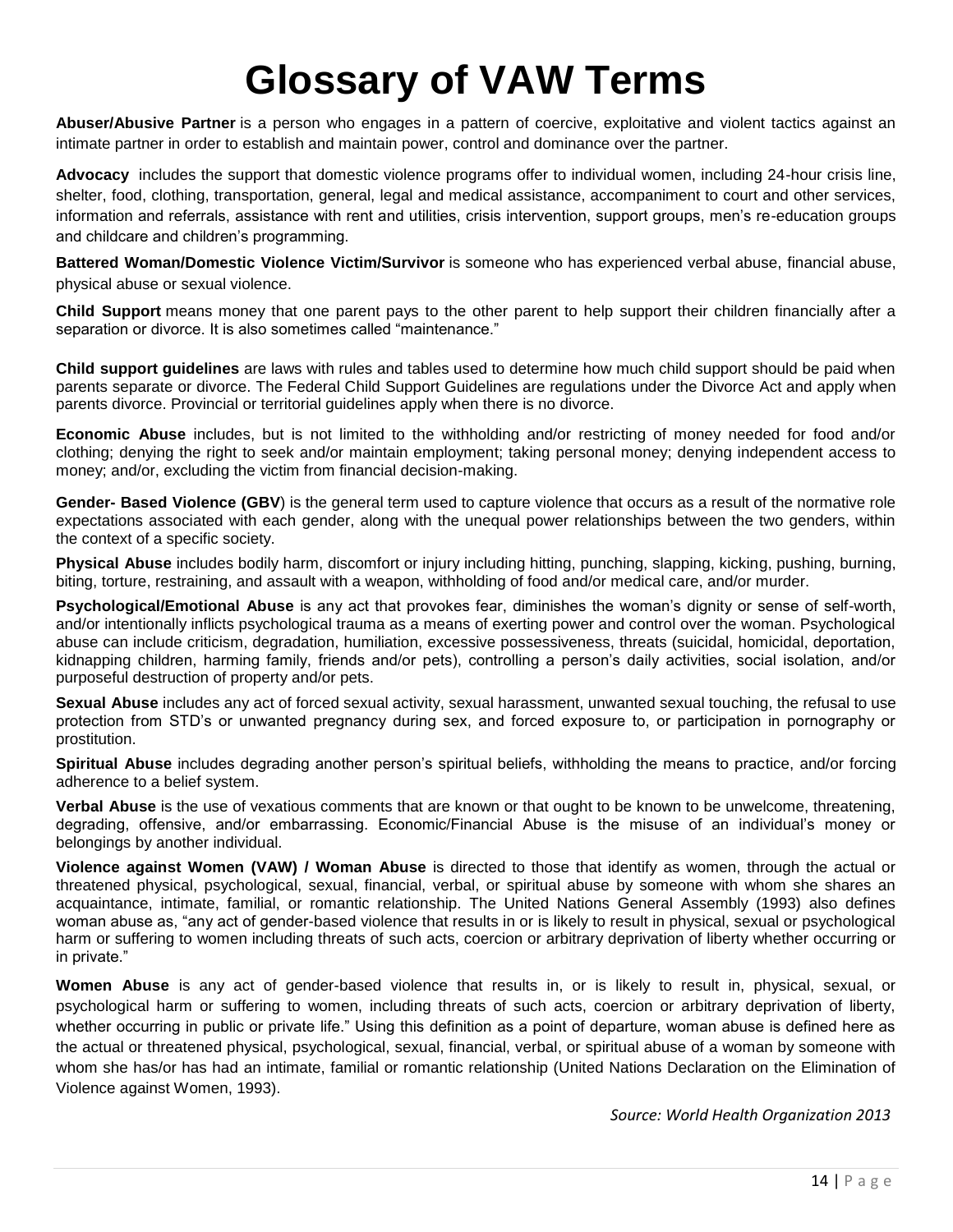# **Acknowledgments**

This toolkit was developed by the Toronto West LIP's Women Against Violence Action Group. We would like to acknowledge and thank the following organizations who reviewed various drafts and provided useful feedback on this kit.

> Access Alliance AIDS Committee of Toronto Delta Family Resource Centre Ernestine's Women Shelter Elspeth Heyworth Centre for Women Islamic Social Service and Resources Association JobStart Polycultural Immigrant and Community Services Rexdale Women's Centre Toronto Public Health **YMCA**

*Note: This toolkit will be available on the Toronto West LIP website at www.torontowestlip.ca*